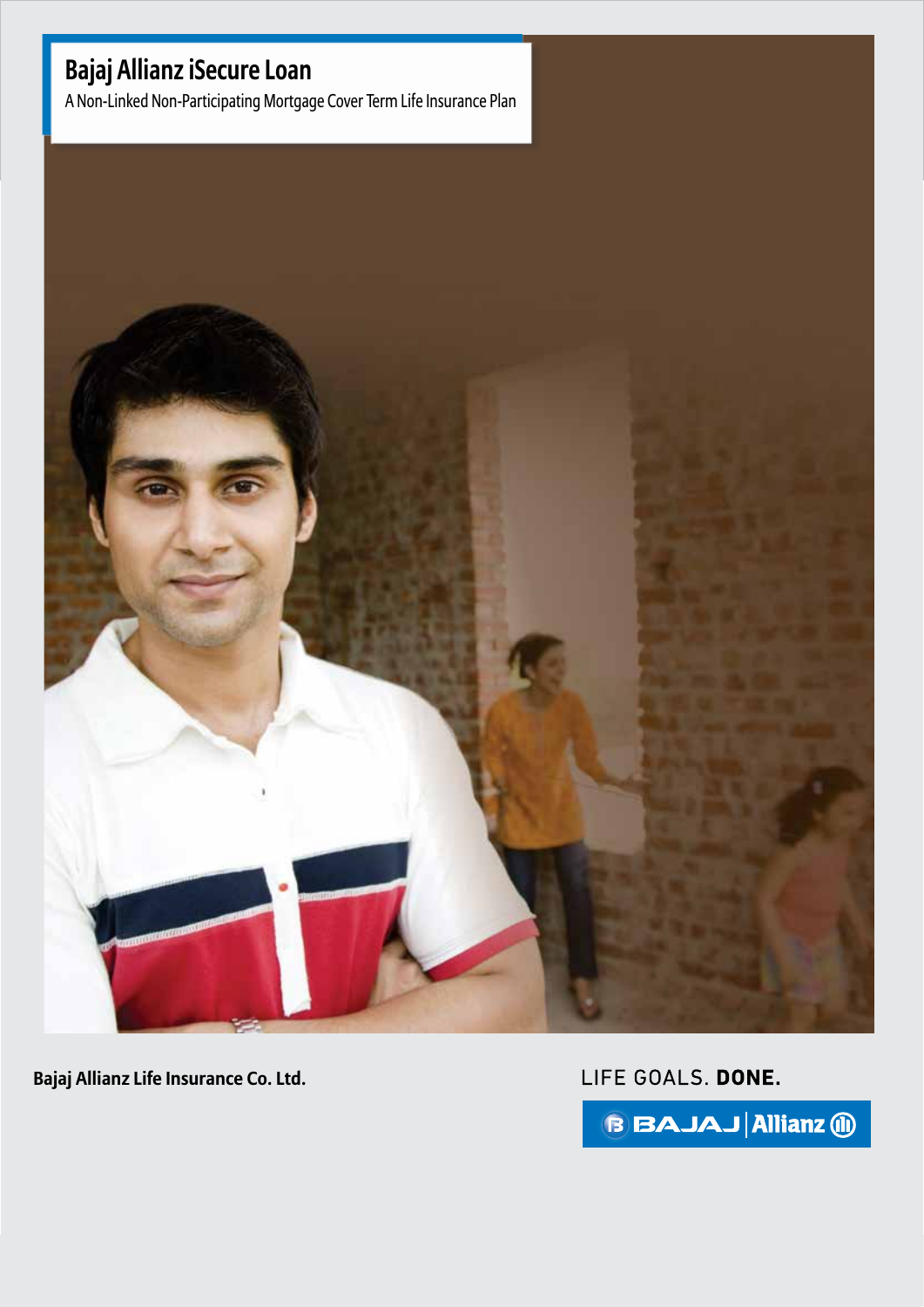LIFE GOALS. DONE.

**B BAJAJ Allianz (ii)** 

### **Bajaj Allianz iSecure Loan**

In an increasingly uncertain world, one needs to ensure that one's family is free from any financial burden, in case of any unfortunate event.

Secure your family from any kind of loan liability you might have, by creating a safety net with Bajaj Allianz iSecure Loan; a non-linked, non-participating, individual, life, mortgage cover pure risk limited premium payment loan cover term assurance plan, which ensures that your family is protected from the burden and the worry of any loan repayment in your absence.

### **Key features of Bajaj Allianz iSecure Loan**

- Benefit from lower cost of insurance based on your reducing loan liabilities
- Benefit from attractive high sum assured rebate
- Benefit from limited premium payment term of 2/3rd of your policy term
- Flexibility to
	- Select your policy term from 10,15,20 and 25 years depending on the tenure of your loan.
	- Choose the loan interest rate as appropriate to you, at the inception of the policy
	- Alter your premium payment frequency
- Option to enhance your coverage with rider benefits

### **How does Bajaj Allianz iSecure Loan work?**

Bajaj Allianz iSecure Loan offers you the option to cover yourself, or to cover yourself jointly with your spouse or child or business partner, etc., provided insurable interest can be established.

You can customize the plan to suit your requirement by following the steps below:

**Step 1:** Choose between individual or joint life cover

- **Step 2:** Choose your sum assured(s) (Life Cover) depending on your loan amount
- **Step 3:** Choose your policy term depending upon your loan tenure.

**Step 4:** Select an appropriate fixed interest rate

Your premium under the plan is based on your current age(s), sum assured(s), loan interest rate, policy term and premium payment mode.

The death benefit payable at any time will be the prevailing sum assured.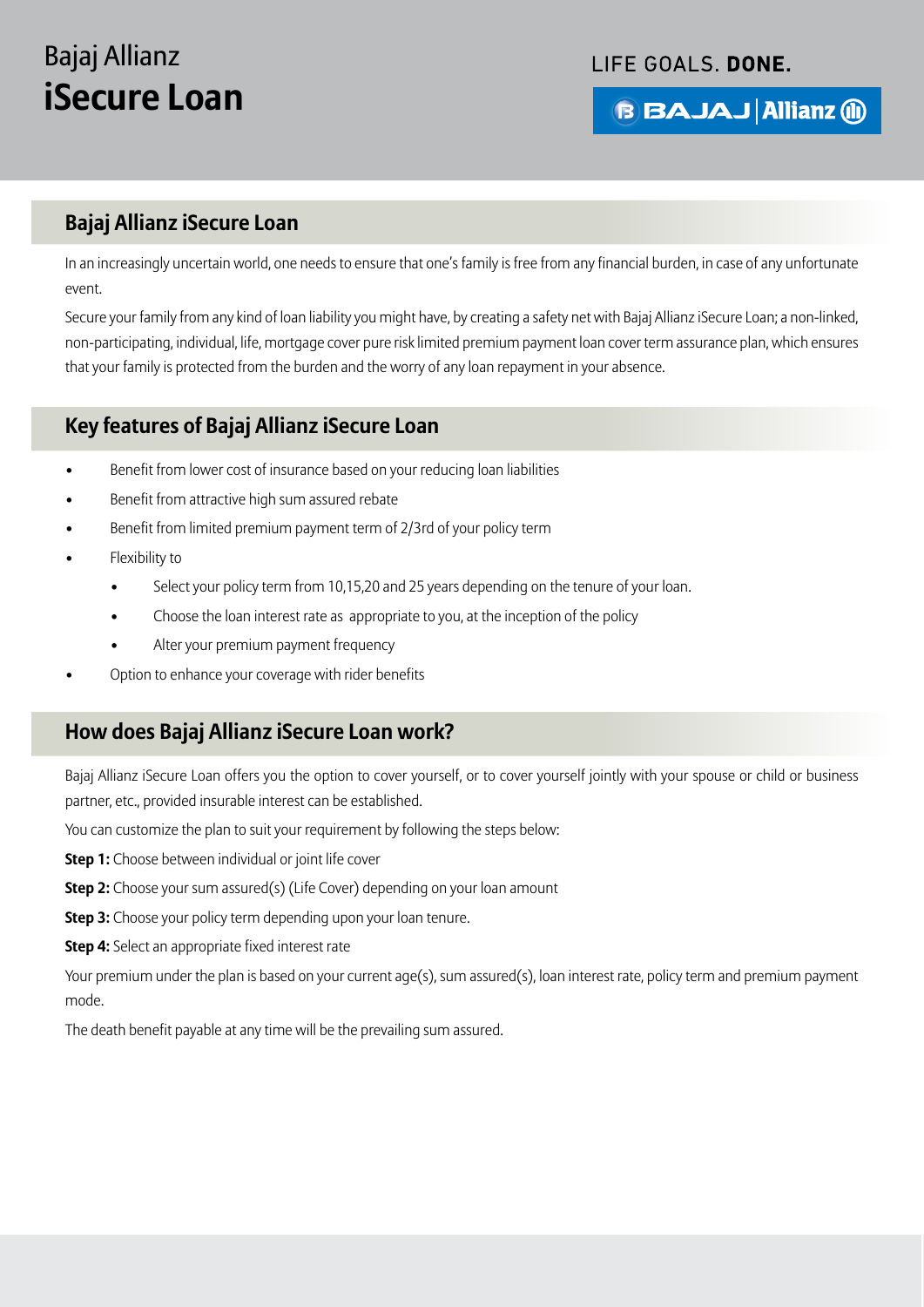LIFE GOALS. DONE.

**B BAJAJ Allianz (ii)** 

## **Illustration**



**Policy Term** 

Note- A 30 years Male opts for a sum assured of Rs. 30,00,000 for a Policy Term of 20 years and Premium payment Term of 13 years at Annual Premium Rs. 9,889 (exclusive of GST).

| <b>Policy Term / Premium Payment Term (Years)</b> |        |        |         |  |
|---------------------------------------------------|--------|--------|---------|--|
| 10 / 6                                            | 15/10  | 20/13  | 25 / 16 |  |
| ₹9.821                                            | ₹9.855 | ₹9,889 | ₹9,923  |  |

Note- Above premiums are derived for a 30 years Male opts for a sum assured of Rs. 50,00,000 and loan interest rate assumed 10% p.a.

### **Eligibility Criteria**

| <b>Parameters</b>                     | <b>Eligibility</b>                                                                                                                                                                                                                                  |
|---------------------------------------|-----------------------------------------------------------------------------------------------------------------------------------------------------------------------------------------------------------------------------------------------------|
| Minimum Entry Age                     | 18 years                                                                                                                                                                                                                                            |
| <b>Maximum Entry Age</b>              | 60 years                                                                                                                                                                                                                                            |
| Minimum Sum Assured                   | ₹ 3,00,000                                                                                                                                                                                                                                          |
| <b>Maximum Sum Assured</b>            | No Limit                                                                                                                                                                                                                                            |
| Policy Term                           | 10, 15, 20 & 25 years                                                                                                                                                                                                                               |
| Premium Payment Term                  | 2/3 <sup>rd</sup> of the policy term chosen; rounded down in years.                                                                                                                                                                                 |
| <b>Minimum Installment</b><br>Premium | ₹ 1,500 per yearly installment,<br>₹ 750 per half-yearly installment,<br>₹ 400 per quarterly installment,<br>₹ 150 for monthly installment*<br>* For monthly installment, three (3) installments<br>need to be paid at the inception of the policy. |
| <b>Minimum Maturity Age</b>           | 28 years                                                                                                                                                                                                                                            |
| <b>Maximum Maturity Age</b>           | 65 years                                                                                                                                                                                                                                            |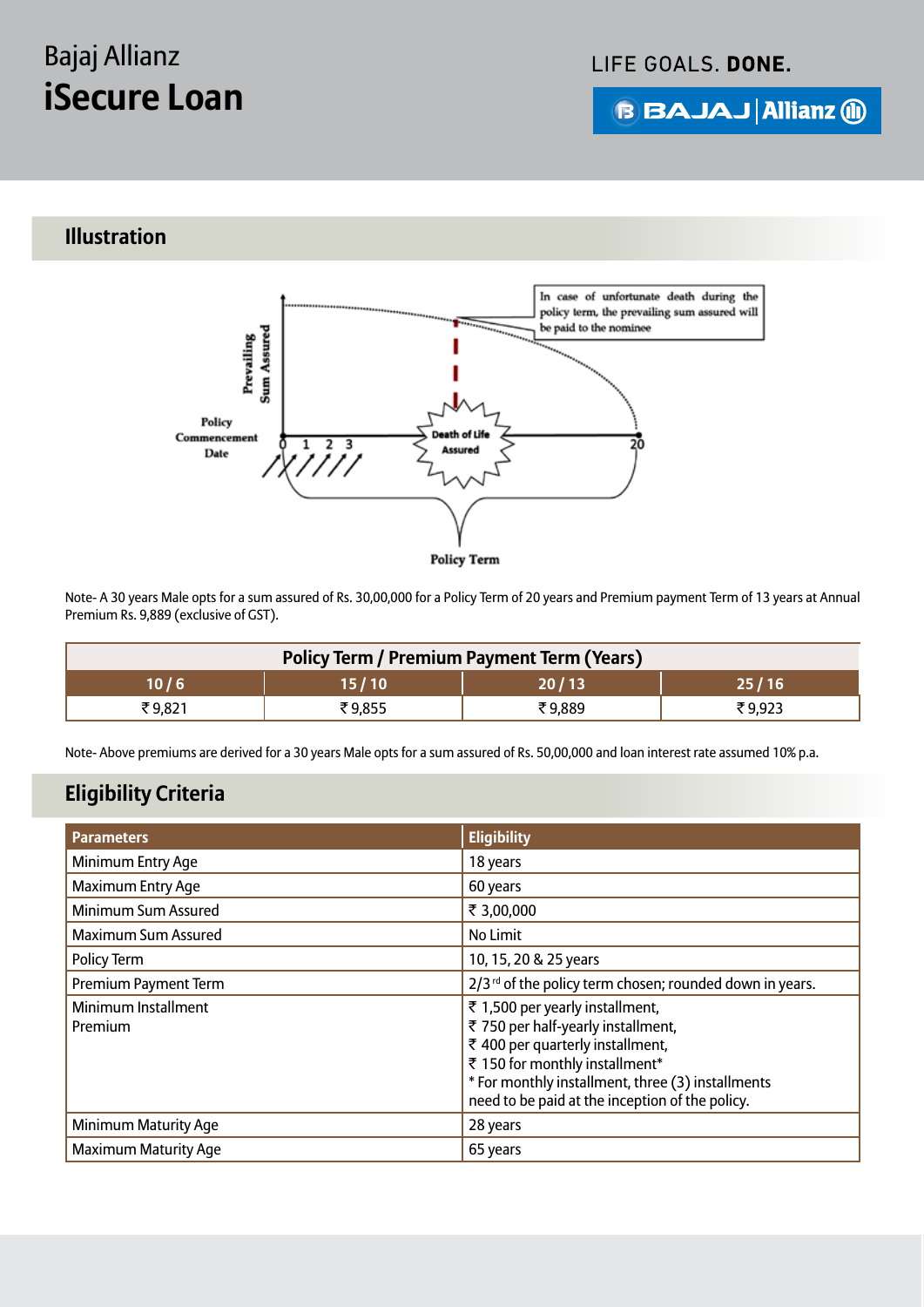LIFE GOALS. DONE.

**B BAJAJ Allianz (ii)** 

### **Premium Frequency Factor**

The installment premium for the premium payment frequencies other than yearly installment is arrived at by multiplying the yearly premium with the premium frequency factors given below.

| Premium frequency       | <b>Monthly</b> | <b>Nuarterly</b> | .Half vearly | Yeari N. |
|-------------------------|----------------|------------------|--------------|----------|
| Frequency Factor (freq) | 0.09           | J.26             | υ.υ          | 0.00     |

#### **Premium Rebates**

֦

The plan offers an attractive premium discount to you for choosing high sum assured of  $\bar{\tau}$ 5,00,000 and above.

|                        | <b>Age Band</b> |           |        |           |  |
|------------------------|-----------------|-----------|--------|-----------|--|
| <b>SA Band</b>         | $18 - 30$       | $31 - 40$ | 41-50  | $51 - 60$ |  |
| 5,00,000 to 7,49,999   | 5.00%           | 5.00%     | 2.50%  | 2.50%     |  |
| 7,50,000 to 9,99,999   | 10.00%          | 10.00%    | 5.00%  | 2.50%     |  |
| 10,00,000 to 14,99,999 | 17.50%          | 12.50%    | 5.00%  | 5.00%     |  |
| 15,00,000 to 29,99,999 | 25.00%          | 15.00%    | 7.50%  | 5.00%     |  |
| 30,00,000 to 74,99,999 | 32.50%          | 17.50%    | 10.00% | 5.00%     |  |
| 75,00,000 & above      | 37.50%          | 20.00%    | 10.00% | 7.50%     |  |

The high sum assured rebate (HSAR) for an individual life is as below:

The premium rate for joint life will be arrived at by allowing rebate on the total of the gross premium<sup>#</sup> applicable to the individual lives. The joint life rebate (JLR) for joint life is as below:

| Age of Older Life Assured                                                           |      | 41 to 50 |       |
|-------------------------------------------------------------------------------------|------|----------|-------|
| ILR as % of the Total Gross Premium <sup>#</sup> applicable to the individual lives | .50% | 5.00%    | 2.50% |

Tabular Premium is the rate per  $\overline{\epsilon}1,000$  Sum Assured for a given a age and policy term

# Total of the Gross premium is the total of the calculated premiums for after allowing for any HSAR for each individual life.

An additional rebate of 5% of gross premium will be available for policies taken through the Company website.

#### **Definitions**

- 1 **Sum Assured:** This is the amount of life cover chosen by you at the inception of the policy.
- 2 **Prevailing Sum Assured:** The prevailing sum assured is the outstanding loan as on the date of death, based on the loan schedule calculated at the inception of the policy based on the loan interest rate & Sum Assured chosen by you.

#### **Death Benefit**

- **a) Individual Life**
- **In case of unfortunate death of life assured during the policy term, provided all premiums are paid upto date, the Prevailing Sum** Assured will be payable as death benefit to the nominee
- The policy will terminate immediately on death of the life assured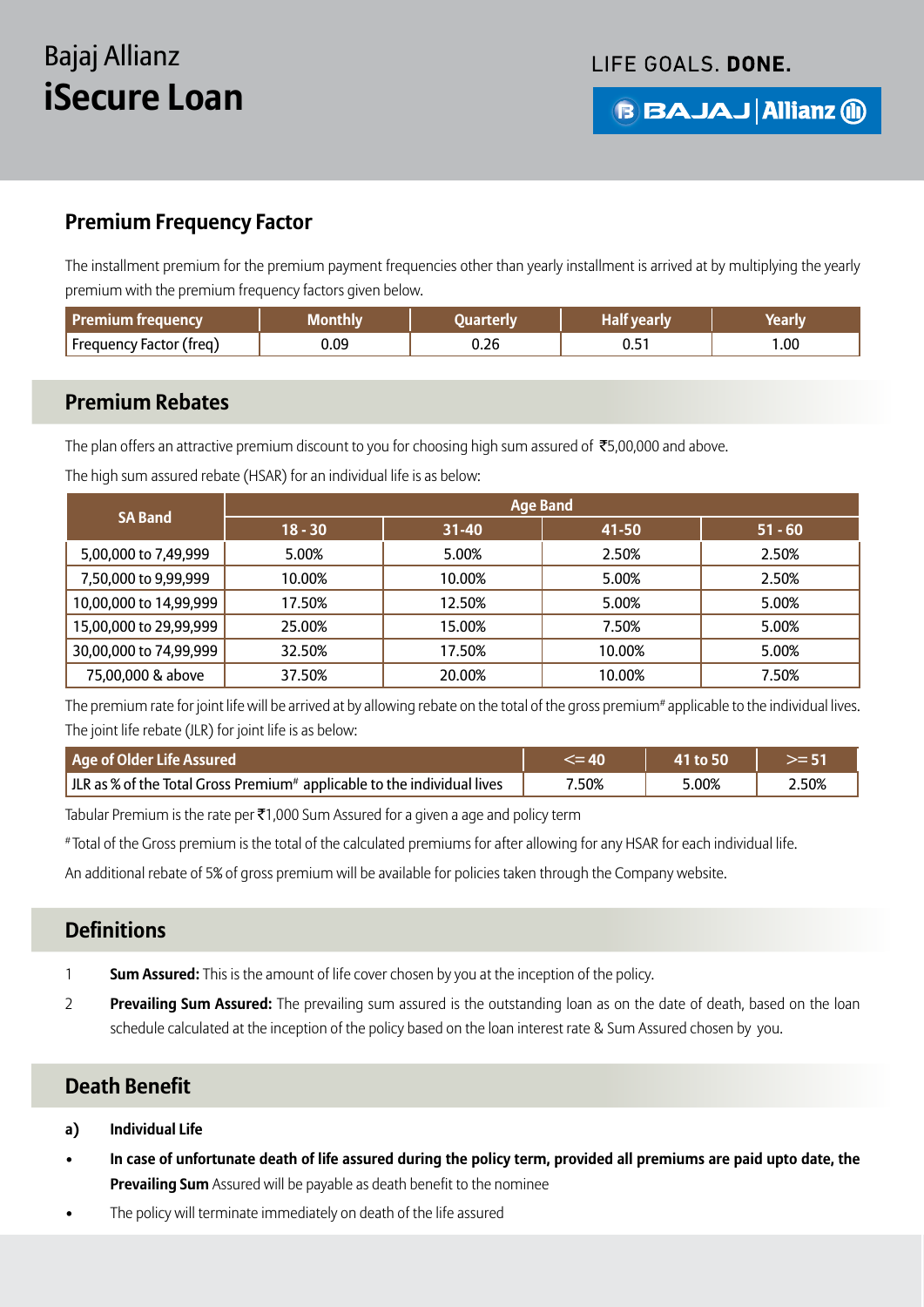#### LIFE GOALS. DONE.

**BBAJAJ Allianz @** 

#### **b) Joint Life**

- The death benefit is payable on death of each life provided the policy is in force. The amount of benefit payable is the prevailing sum assured in respect of the deceased life assured
- **On death of any one of the life assureds,** the policy will automatically continue on the surviving life assured with a reduced premium. The reduced premium will be based on the age, policy term and the sum assured in respect of the surviving life as at the inception of the policy
- The policy will terminate immediately on death of the surviving life assured

#### **Maturity Benefit**

No maturity benefit shall be payable on survival till the end of the policy term

#### **Surrender Benefit**

No surrender benefit is payable under the plan.

#### **Rider Benefit**

You can enjoy extra coverage by choosing the optional rider benefits at a nominal extra cost. The riders currently available with Bajaj Allianz iSecure Loan are:

| Bajaj Allianz Accidental Death Benefit Rider                               | UIN: 116B034V02 |
|----------------------------------------------------------------------------|-----------------|
| Bajaj Allianz Accidental Permanent Total/ Partial Disability Benefit Rider | UIN: 116B036V02 |
| Bajaj Allianz Waiver of Premium Benefit Rider                              | UIN: 116B031V02 |

The riders can only be taken at inception of the policy. In case of joint life the rider can be opted individually or jointly by the lives assured. For Joint Life, in case of accidental death of the first life an additional accidental death benefit shall be payable and the rider (along with the base policy) will continue on life of the surviving Life Assured. In case of non – accidental death of the first life the rider (along with the base policy) will continue on life of the surviving life assured.

Please refer to respective rider sales literatures or visit Company website or consult your "Insurance Consultant" for more details and eligibility conditions.

#### **Flexibilities**

#### **a) Alteration of Premium payment frequency**

 You can change the premium payment frequency at any policy anniversary during the term of the policy subject to minimum premium under the plan

#### **b) Option to take an Individual or a Joint Life policy**

You have the option to cover yourself, or to cover yourself, jointly, with another life, provided the insurable interest can be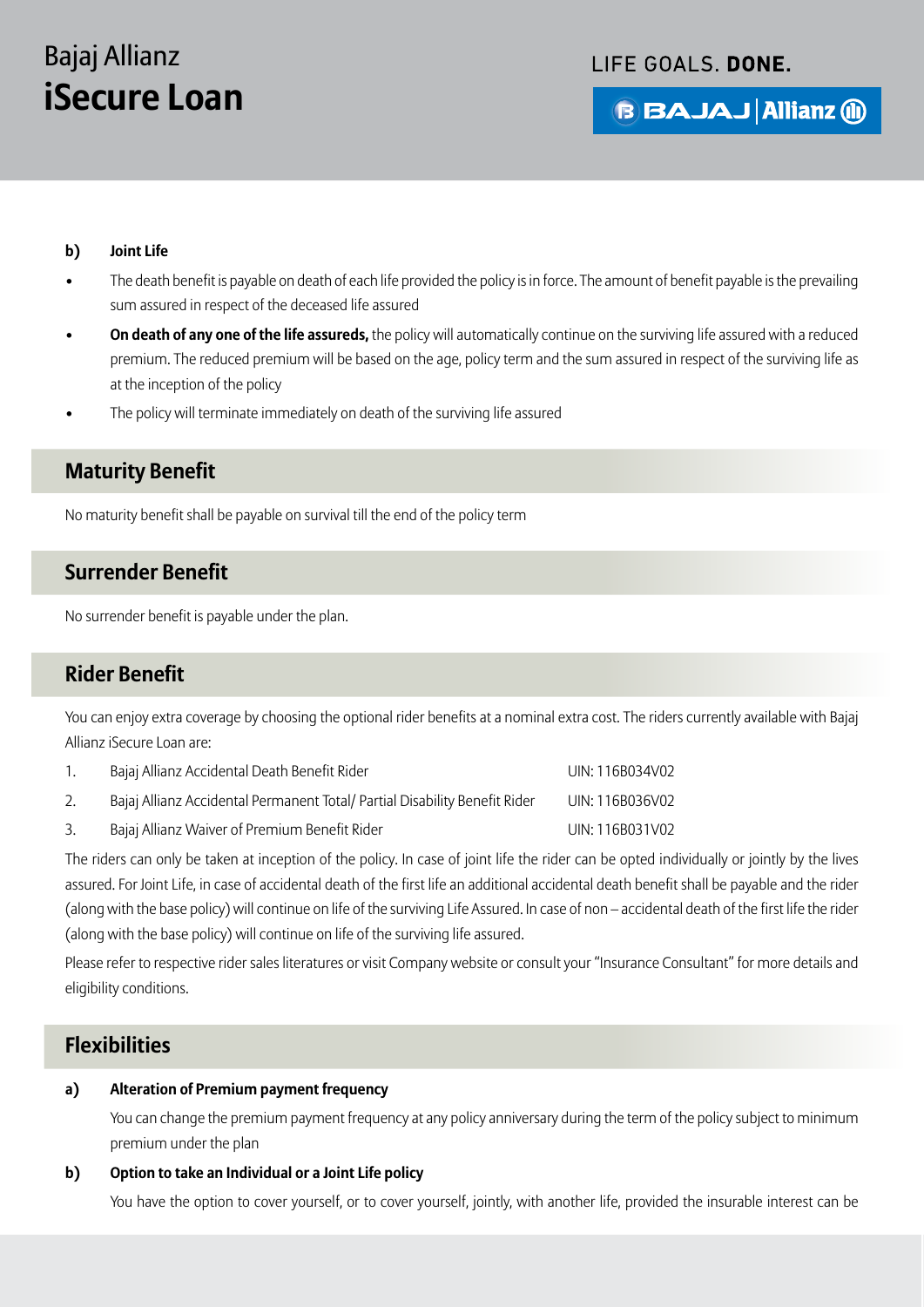#### LIFE GOALS. DONE.

**B BAJAJ Allianz (ii)** 

established. The plan offers you the flexibility to include another life, provided insurable interest can be established. Joint life cover can be taken only at the inception of the policy.

 In a joint life policy, on annulment of relationship, the company needs to be informed of the annulment and second life will be excluded.

### **What happens if you are unable to pay your premiums?**

If due premium is not paid before the end of the grace period, your life cover under the plan will cease and, in such a case, no death benefit or paid-up value will be payable. You can revive the policy within a revival period of five (5) years from the due date of first unpaid premium, subject to the revival conditions.

#### **Revival**

If your policy is lapsed due to non-payment of premium, you may revive the policy, subject to the following conditions:

- i) The application for revival is made within five (5) years from the due date of the first unpaid premium and before the end of the PPT;
- ii) The arrears of premiums together with interest, at such rate as the Company may decide from time to time, are paid; The current applicable revival interest is 9.0% p.a. compounded half- yearly.
- iii) The policyholder furnishes, at his/her own expense, satisfactory evidence of health of the life assured;
- iv) The revival of the policy may be on terms different from those applicable to the policy before it lapsed/became paid-up, based on prevailing board approved underwriting norms of the company framed from time to time.
- v) The revival will take effect only on it being specifically communicated by the Company to the policyholder;
- vi) The Company may at its sole and absolute discretion refuse to revive the policy, based on its Board approved underwriting norms framed from time to time.

*Note: The revival interest rate will be benchmarked to the G-Sec based on the information from Financial Benchmark India Private Ltd (FBIL). It will be equal to [10-year G-Sec yield PLUS 2%] rounded-up to the next full interest rate. The revival interest rate will be reviewed on an annual basis. Any change in bases used for determination of applicable interest rate will be subject to prior approval of IRDAI.*

#### **Grace Period**

If you have failed to make payment of the premium by the due date specified in the schedule, a grace period of 30 days for premium payment frequencies other than monthly and 15 days, for monthly frequency is allowed. If the death of the life assured occurs during the grace period, the death benefit shall be payable under the policy as if the policy was in force for full sum assured after deduction of the outstanding premiums (including extra premium, rider premium, goods & service tax /any other applicable tax levied, subject to changes in tax laws, if any, due as at that date.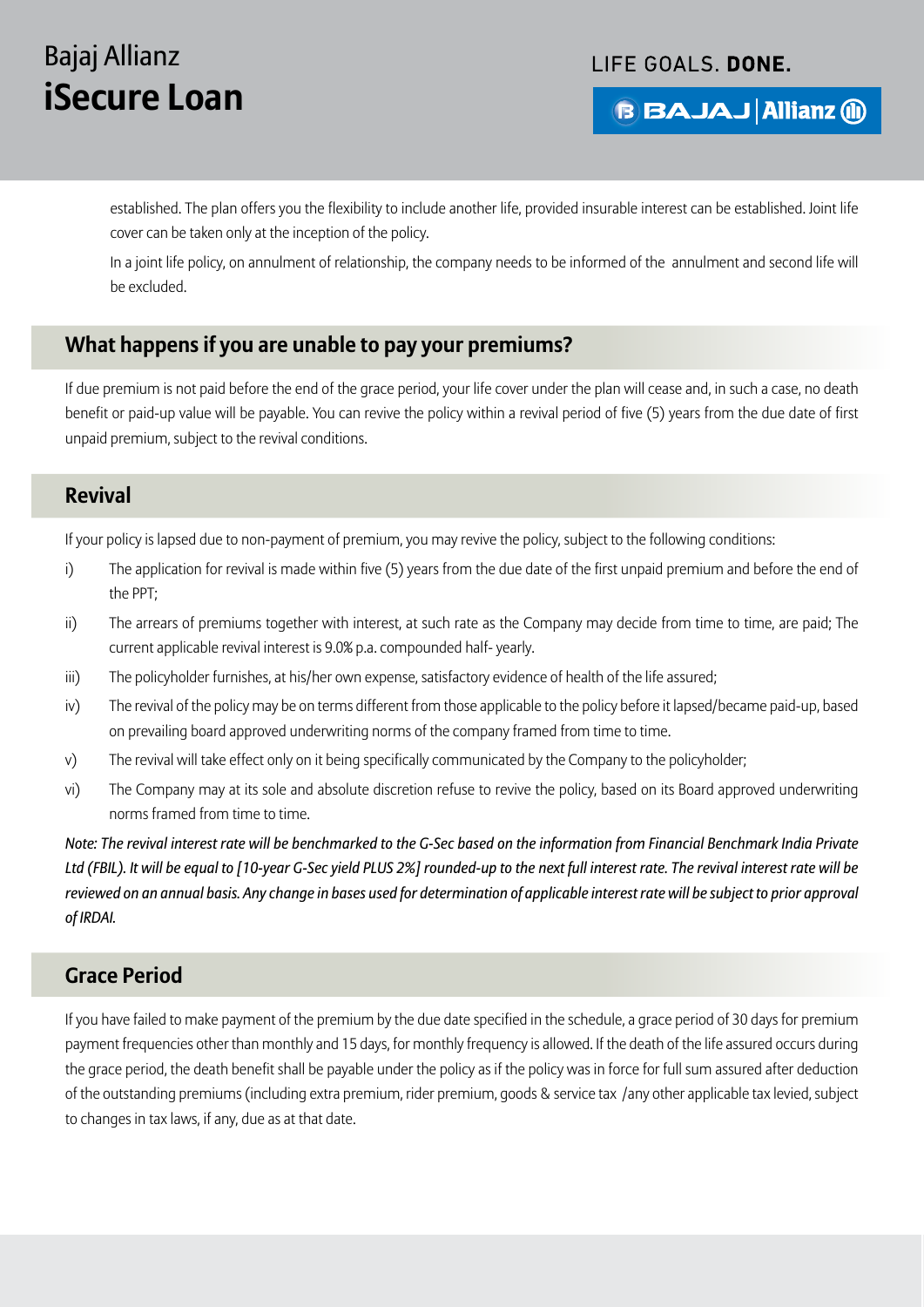#### LIFE GOALS. DONE.

## **B BAJAJ Allianz (ii)**

### **Termination of the Policy**

This Policy shall automatically terminate on the earlier occurrence of either of the following events:

- On full surrender of the policy;
- On expiry of the revival period;
- On the death of the life assured in an individual life policy / on the second death in a joint life policy;
- On the maturity date;
- On free look cancellation

#### **Policy Loan**

Policy Loan is not available under this plan.

#### **Tax Benefits**

Premium paid and Death Benefit may be eligible for tax benefits as per extant Income Tax Act, subject to the provision stated therein. You are requested to consult your tax consultant and obtain independent advice for eligibility and before claiming any benefit under the policy.

#### **Free Look Period**

Within fifteen (15) days of the receipt of this Policy and thirty (30) days in case of electronic Policy and Policy obtained through distance mode, you have the option to review the terms and conditions of the Policy, and if you disagree with any of the terms and conditions, you have an option to return the Policy stating the reasons for your objections, provided no claim has already been made in the Policy. You shall be entitled to a refund comprising all Regular Premiums (excluding applicable taxes) paid, less the proportionate amount of risk premium (for the period the Life Assured was on cover) and the expenses incurred by the Company on medical examination and stamp duty.

#### **Exclusions**

In case of death of the life assured due to suicide within 12 months from the date of commencement of risk or the date of latest revival of the policy, whichever is later, then the nominee or beneficiary of the policyholder shall be entitled to receive, the 80% of the total premiums paid, provided the policy is in force.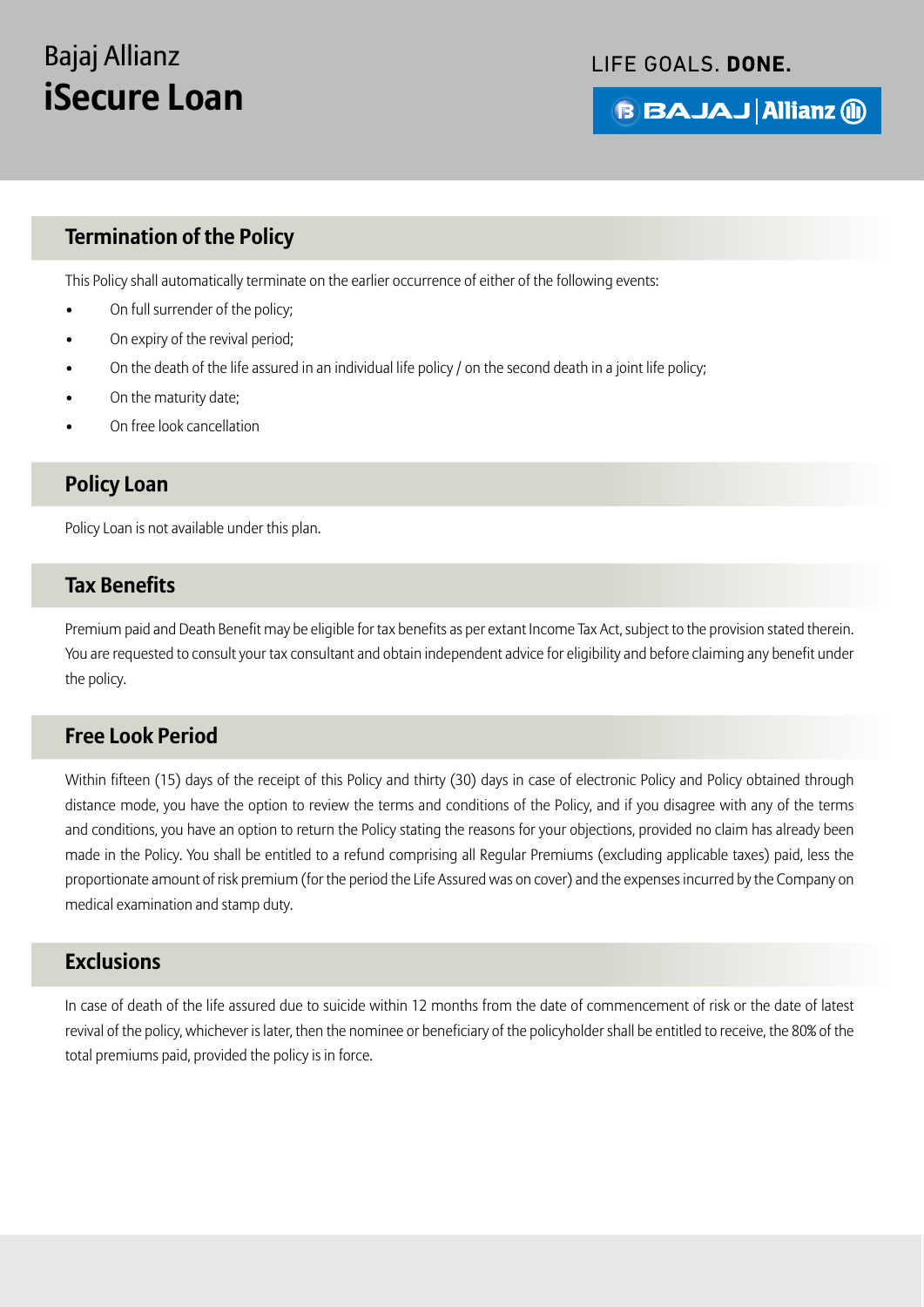LIFE GOALS. DONE.

**BBAJAJ Allianz @** 

#### **Statutory Information**

#### **Assignment: Section 38 of the Insurance Act, 1938**

Assignment shall be in accordance with provisions of section 38 of the Insurance Act 1938 as amended from time to time.

### **Nomination: Section 39 of the Insurance Act, 1938**

Nomination shall be in accordance with provisions of section 39 of the Insurance Act 1938 as amended from time to time.

#### **Prohibition of Rebate: Section 41 of the Insurance Act, 1938**

"No person shall allow or offer to allow, either directly or indirectly, as an inducement to any person to take out or renew or continue an insurance in respect of any kind of risk relating to lives or property in India, any rebate of the whole or part of the commission payable or any rebate of the premium shown on the policy, nor shall any person taking out or renewing or continuing a policy accept any rebate, except such rebate as may be allowed in accordance with the published prospectuses or tables of the insurer.

Any person making default in complying with the provisions of this section shall be punishable with a fine which may extend upto ten lakh rupees."

#### **Fraud, Misrepresentation & Forfeiture- Section 45 of the Insurance Act, 1938**

Fraud, Misrepresentation and forfeiture would be dealt with in accordance with provisions of section 45 of the Insurance Act 1938 as amended from time to time.

#### **Applicability of Goods & Service Tax**

Goods and Service Tax is charged based on type of policy communication address of Policy Holder. This may change subject to change in rate/state in address of the Policy Holder as on date of adjustment.

#### **Why Bajaj Allianz Life Insurance?**

Bajaj Allianz is a joint venture between Bajaj Finserv Limited and Allianz SE. Both enjoy a reputation of expertise, stability and strength. This joint venture Company incorporates global expertise with local experience. The comprehensive, innovative solutions combine the technical expertise and experience of Allianz SE, and in-depth market knowledge and goodwill of "Bajaj brand" in India. Competitive pricing and quick honest response have earned the Company the customer's trust and market leadership in a very short time.

This product brochure gives the salient features of the plan only. The policy document is the conclusive evidence of contract and provides in details all the conditions and exclusions related to Bajaj Allianz iSecure Loan.